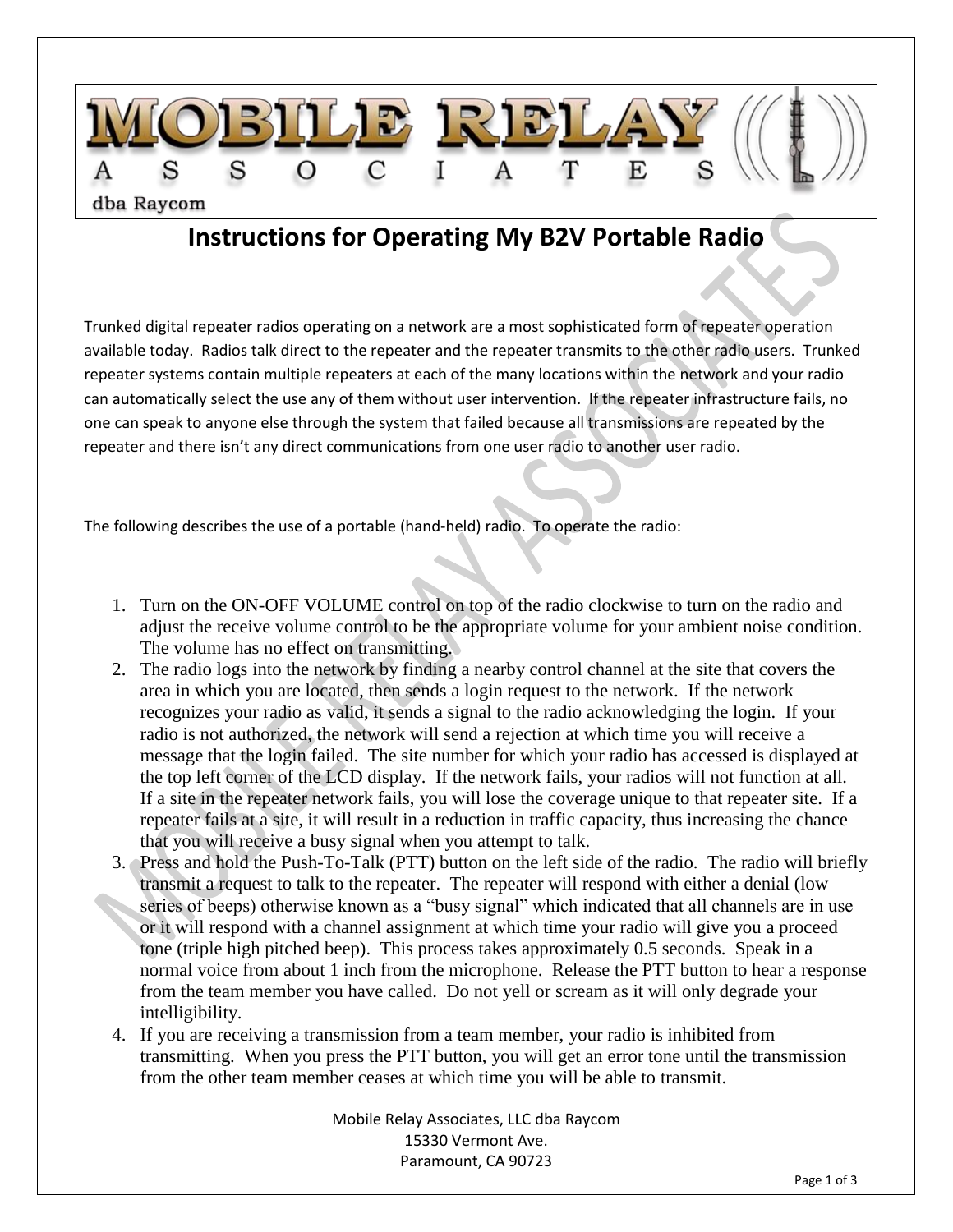- 5. All user radios from your team that are turned on and in range of the trunked repeater system will switch to the same repeater in the trunked repeater system as your radio for the period of the transmission, provided they are registered onto the same site. They will then revert to the control channel after the transmission is finished. If they are registered on a different site, all the radios from your team will switch to the same channel on that site (which will be different than the channel on your site) to complete the call. The two sites are connected to each other, so anything said on one site is repeated on the other site. If there are more than two sites having radios registered from your team, then all the sites are connected to each other that have units registered on your team talk group. Therefore, no matter how your fleet of radios on your team talk group spread out over the network, they will be connected to each other. No manual user intervention from your team members is required to switch sites, login or register on the network.
- 6. With digital trunked repeater operation, all transmissions go through the repeater. Therefore, when you talk, all the team members (that are in range of the repeater) will hear your transmission with the same clarity if you are in range of the repeater. If you are not in range of the repeater, no one will hear you speaking. If you have a good signal into the repeater, all your team members will hear you clearly. As the signal continues to degrade, eventually as the signal will be too weak and the repeater may stop entirely and not retransmit (otherwise known as dropping out of the repeater) your signal. Typical range is dependent upon the location of the repeaters in the network and how high the repeater antenna is located above ground. Consult our coverage maps to determine coverage area.

Battery and charger information for portable (hand-held) radios:

- 1. Some radios have a battery icon on the display to let you know the condition of the battery. If you do not have a battery icon, the radio will typically have a LED flash red whenever the battery is low. Some radios will have a different method of signaling a low battery which varies by radio model.
- 2. If your radio does not have a battery condition icon on the display, you need to pay more attention to how much you use the radio to have an idea of when to charge (or change) the battery.
- 3. Batteries that are very low can cause the radio to "reboot" whenever you press the PTT button or reboot continuously. Some radios will act very strangely and do things abnormally until the battery is charged or replaced.
- 4. When you are finished using the radio, turn it off and place it in the battery charger to recharge the battery. When the battery is fully charged, remove the radio from the charger if it will not be used for an extended period of time. Leaving the radio in the charger over night or over a weekend should not be a problem.
- 5. Most batteries have small, medium and/or large batteries which will determine the battery life for a particular radio. Typical numbers for small batteries are 8 hours use at 5-5-90 while large batteries are typically 12 hours at 10-10-80 which means 10% of the time you are transmitting, 10% of the time you are receiving a signal and 80% of the time your radio is in standby, meaning that it is turned on and awaiting for you to transmit or someone to call.

Mobile Relay Associates, LLC dba Raycom 15330 Vermont Ave. Paramount, CA 90723